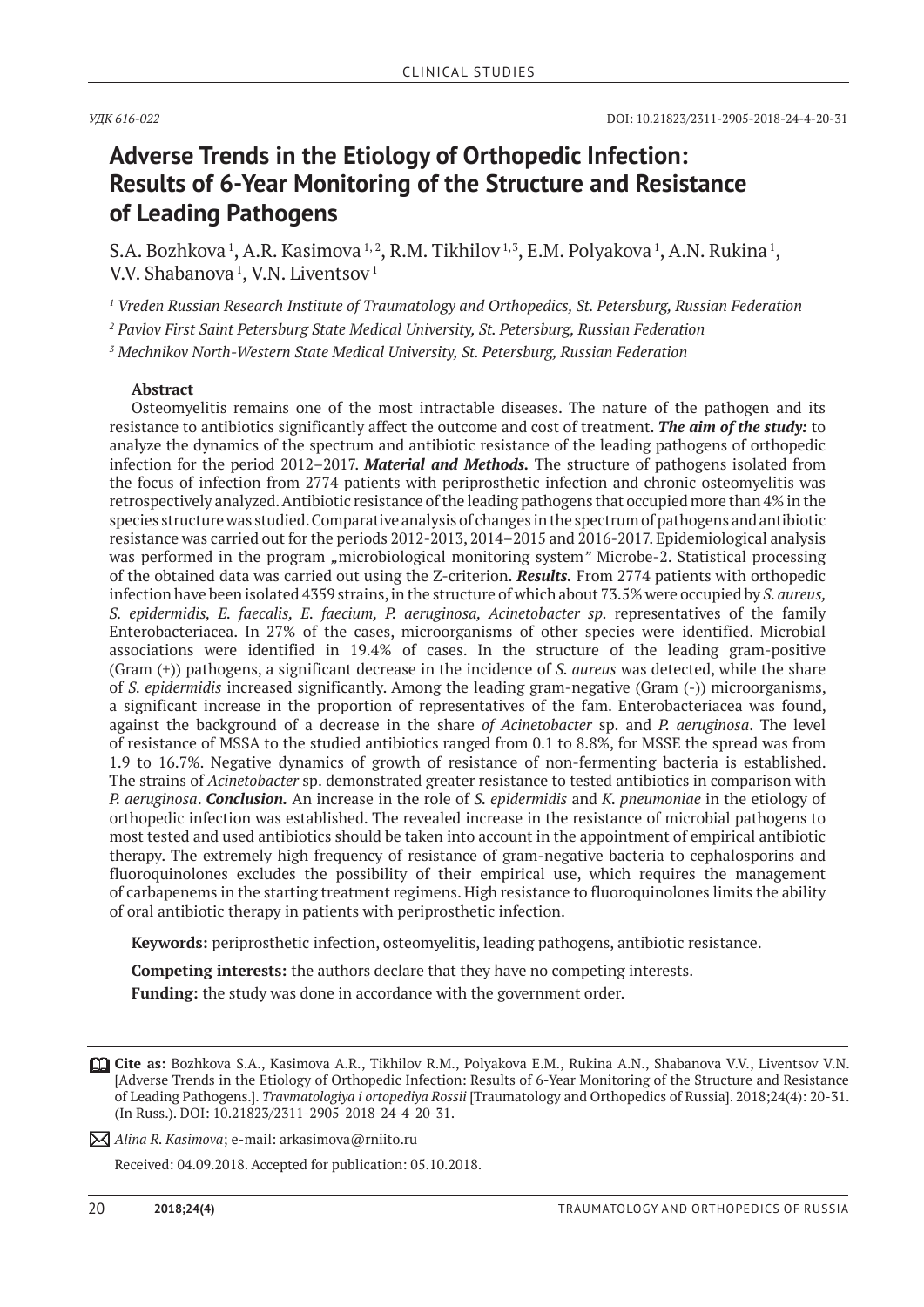### **Background**

Despite the fact that the first description of bone infection was given in the era of Hippocrates, osteomyelitis still remains one of the most intractable diseases. The increasing medical and social significance of this pathology is largely determined by the increase in the number of orthopedic surgeries using implants due to expansion in the number of high-energy injuries associated with open fractures due to road accidents and military injuries [1–3]. Primary total hip and knee endoprosthetics (EP) are among the most common operations in orthopedic surgery. It is predicted that the demand for these interventions will increase significantly in the next two decades [4, 5]. One of the most devastating complications of endoprosthetics is a deep infection of the surgical area — a periprosthetic infection (PI), which is a special case of an implant-associated infection (IAI). The development of this complication significantly increases the period of hospitalization, leads to additional financial costs for treatment, in some cases ends with the chronicity of the infectious process and the development of osteomyelitis. Currently, researchers note that the infection accounts for 15% in the spectrum of causes of revision arthroplasty of large joints [6], and in the structure of early revisions of the hip joint, this measure reaches 64% [7]. While the incidence of periprosthetic infection after primary operations is less than 2%.

*Staphylococcus aureus* and coagulase-negative staphylococcus (CNS) in more than half of cases are the causes of IAI; gram-negative bacteria are responsible for 5–23% of cases of orthopedic infection, especially among the elderly [8–10]. The pathogenesis of infection caused by gram-negative (Gram (-)) and gram-positive (Gram (+)) pathogens is associated with the formation of biofilms on the components of the endoprosthesis that protect bacteria from antimicrobial agents and the host immune system [11]. It is known that the clinical outcomes of the prosthetic

joint infections caused by Gram (-) bacteria are less favorable [12, 13, 14]. The isolation of antibiotic resistant strains of Gram (-) bacteria from patients with periprosthetic infection also cause serious concern. For example, acute PPI, caused by a pathogen resistant to fluoroquinolones, is associated with failure of rehabilitation and the need to remove the endoprosthesis [15].

Monitoring of infectious agents and their antibiotic sensitivity is one of the main tools that allow timely correction of empirical antibiotic therapy schemes, develop means of control of resistance and monitor their effectiveness.

The purpose of this study was to analyze the dynamics of the spectrum and antibiotic resistance of the leading causative agents of orthopedic implant-associated infection for the period 2012–2017.

#### **Materials and Methods**

A retrospective analysis of the etiological structure of IAI was performed in 2,774 patients due to periprosthetic infection (73.5%) and chronic postoperative and post-traumatic osteomyelitis (26.5%) from January 1, 2012 to December 31, 2017. As a result the spectrum of the leading causative agents of IAI was determined. Positive growth of microorganisms was obtained in 68.7% of cases.

The leading pathogens were microorganisms, whose share in the species structure was more than 4%. The antibioticograms of the strains of the leading causative agents of IAI isolated from tissue biopsies, aspirates and remote metal structures (endoprostheses, screws, plates, cement spacers, etc.) were analyzed. The strains with identical sensitivity to antibiotics, isolated from different biological materials from one patient were counted only once.

Identification of pathogens was carried out in accordance with standard manual laboratory techniques and also the automatic identification was performed by Microlatest panels (Erba Lachema) using the iEMS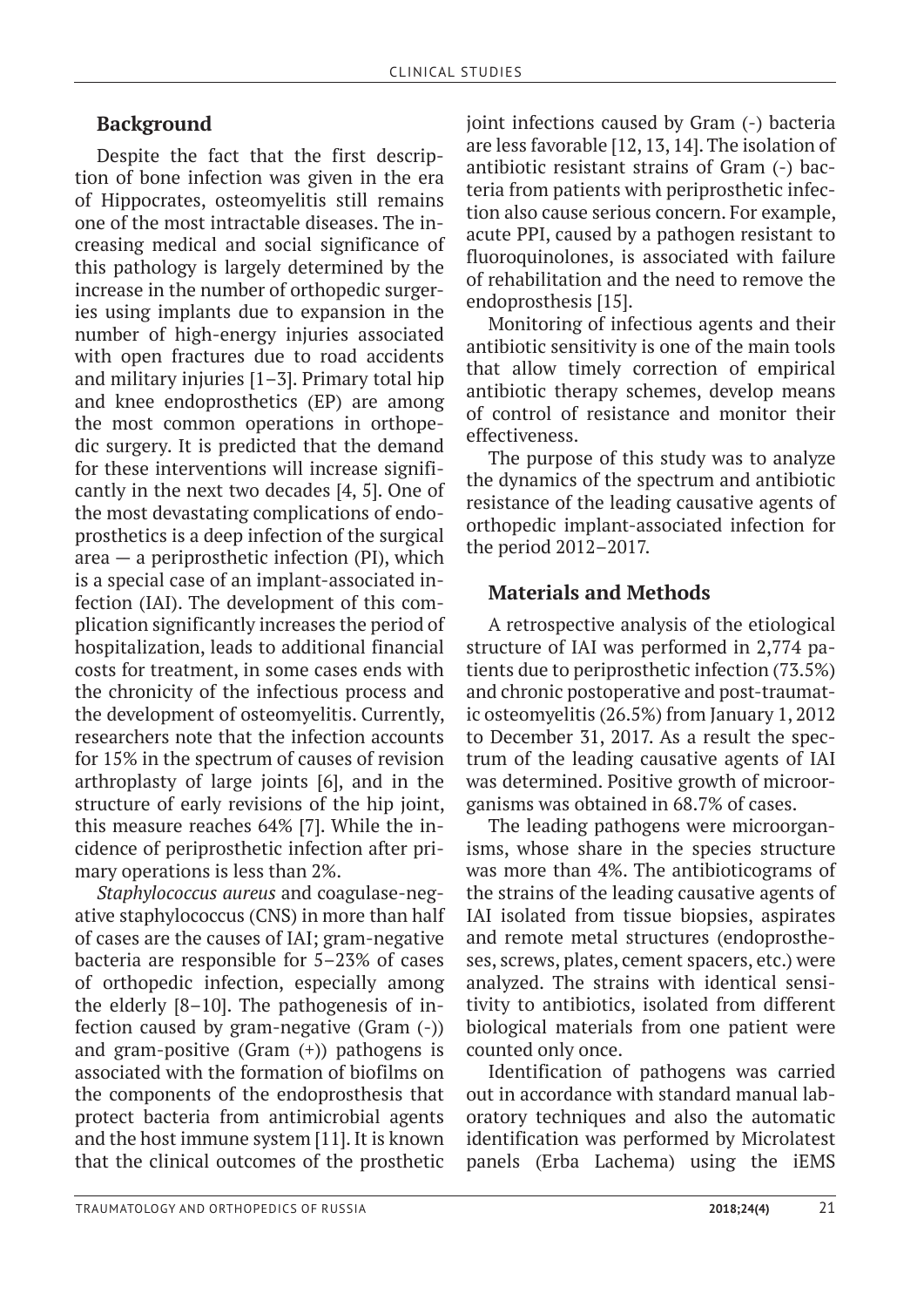Reader MF. Determination of antibiotic sensitivity was performed by disco-diffusion method using Mueller-Hinton agar (Oxoid, United Kingdom) and disks with antibiotics (Oxoid, United Kingdom), and also by the method of minimum inhibitory concentrations using E-tests (Oxoid, United Kingdom) and automatic analyzer VITEK 2 Compact (BioMerieux, France). Evaluation of sensitivity to antibiotics was performed in accordance with the criteria of EUCAST (2012-2017). A comparative analysis of changes in the spectrum of pathogens and antibiotic resistance was carried out for the periods of 2012–2013, 2014–2015 and 2016–2017. Epidemiological analysis of the results of the study was performed using the program "Microbiological monitoring system "Microbe-2" (©2002–2016 MedProject-3).

### *Statistical analysis*

Statistical analysis of the data obtained was carried out with MS Office Excel 2007 (Microsoft, USA) and the Z-criterion of the standard normal distribution to estimate the difference between the portions.

### **Results**

4359 strains were isolated from 2774 patients with orthopedic infection during the studied period. About 73.5% (n = 3205) of these strains consist of *S. aureus, S. epidermidis, E. faecalis, E. faecium, P. aeruginosa, Acinetobacter sp.* and different species of Enterobacteriacea (*K. pneumoniae, E. coli and E. cloacae*), which have been classified as the leading pathogens. In 27% of cases, microorganisms of other species were identified, whose percent was less than 4% and which were not included in the further analysis. Microbial associations (combination of 2 to 4 pathogens) were founded in 19.4% of cases of these diseases.

In the structure of the leading Gram  $(+)$ causative agents of IAI, a significant (*p*<0.01) decrease in the frequency of *S. aureus* isola-

tion from 34.5% in 2012–2013 up to 28.6% in 2016–2017 was detected, including methicillin-resistant strains (MRSA) (*p*<0.05) (Fig. 1).



**Fig. 1.** Spectrum of the leading Gram(+) causative agents of IAI in the analyzed periods of time  $* - p < 0.05$  compared with the period of 2012–2013

At the same time, the proportion of *S. epidermidis* increased significantly (*p*<0.01) from 18.4% to 22.5%, however, the increase in the frequency of methicillin-resistant isolates (MRSE) was insignificant. In the period 2016-2017 methicillin-resistant (MR) strains accounted for 16.4 and 62.7% of *S. aureus*  and *S. epidermidis*, respectively. Significant changes in the dynamics of the percent of enterococci were not founded; this measure was 4.9–4.4% for *E. faecalis* during the entire observation period.

The analysis of the structure of leading Gram (-) pathogens revealed a significant (*p*<0.05) percent increase of enterobacterial strains from 6.6% in 2012–2013 to 8.7% in 2016–2017, at the same time the significant percent decrease of *Acinetobacter sp.* strains and the trend to reduce of *P. aeruginosa* percentage (Fig. 2).

The species analysis revealed a statistically significant increase (*p*<0.01) in the proportion of K. pneumoniae from 46.9 to 63.8% and a decrease in the proportion of *E. cloacae* from 36.7 to 12.6% in the spectrum of the leading representatives of fam. Enterobacteriaceae (Table 1).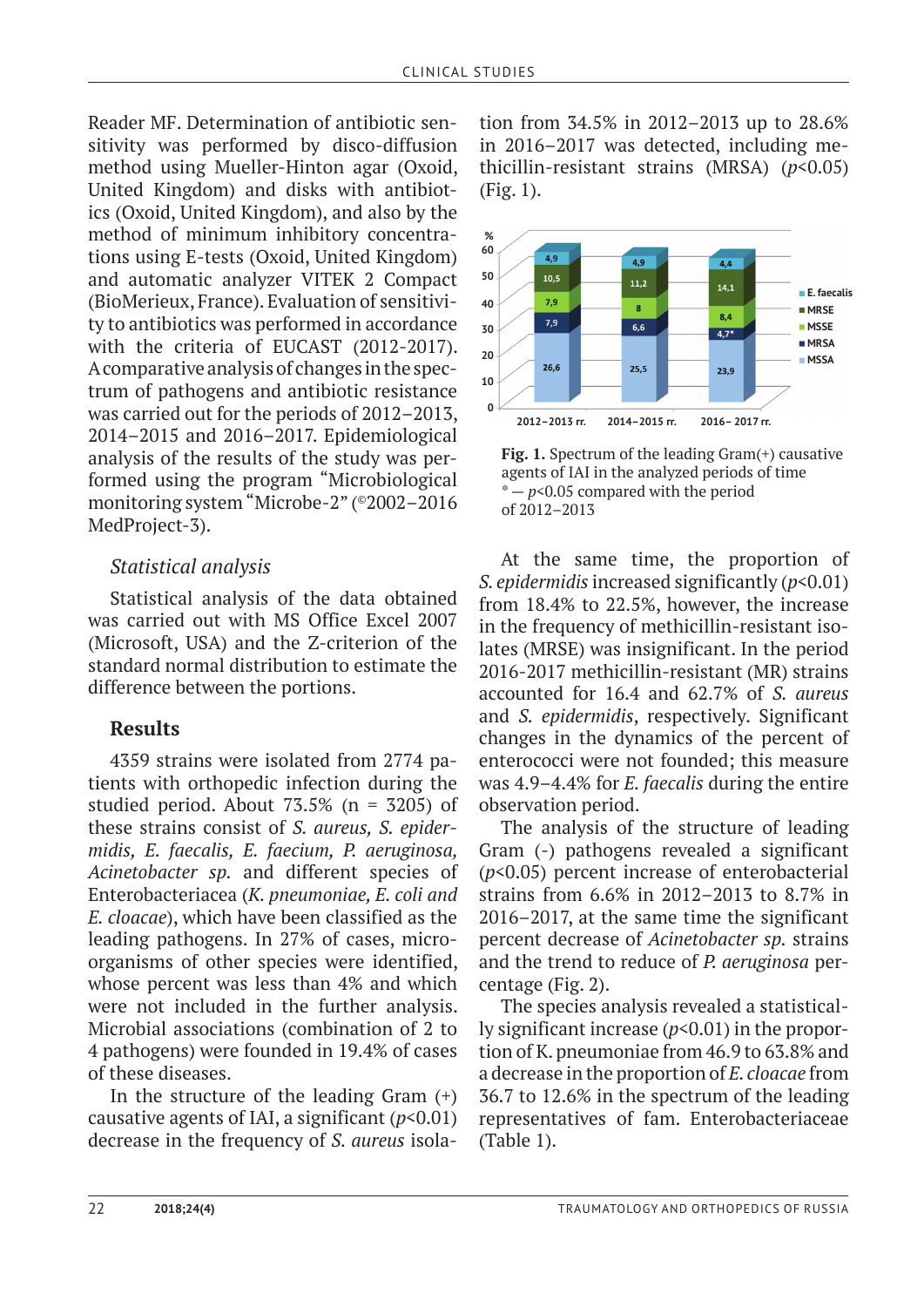

**Fig. 2.** Spectrum of the leading Gram(-) causative agents of bacteria IAI in the analyzed periods of time

 $* - p$  <0.05 compared with the period of 2012–2013  $*$  –  $p$  <0.01 in comparison with the period of 2012–2013

A comparative analysis of antibioticograms of staphylococcal isolates that are sensitive and resistant to methicillin showed that the latter, regardless of species, are characterized by high cross-resistance to most of the tested antibiotics (Table 2). The level of resistance of the MSSA strains to the antibiotics under study was generally low and ranged from 0.1 to 8.8%; for MSSE isolates, the spread of this indicator ranged from 1.9 to 16.7%. Regardless of sensitivity to methicillin the isolates resistant to gentamicin, fluoroquinolones, co-trimoxazole, erythromycin, clindamycin, and fusidic acid were significantly more common (*p*<0.05) among *S. epidermidis* compared with *S. aureus.* In addition, MSSE isolates showed resistance

to rifampicin and tetracycline significantly (*p*<0.05) more often, than MSSA.

Vancomycin- and linezolid-resistant staphylococci strains were not detected during the observation period. In addition to these antibiotics, the most active antibiotics for MR strains were fusidic acid and fosfomycin.

Analysis of the dynamics of the resistance level of staphylococcal strains showed that the frequency of MRSA isolation significantly decreased from 22.9 to 16.5% (p<0.05) over the observation period, while for MRSE a trend to increase this indicator from 56.6 up to 63.3% (*p*>0.05) was detected. Generally, the resistance level of MRSA changed statistically insignificantly, however, the increase of rifampicin resistance from 29.8% to 39% is noteworthy. With respect to all tested antibiotics, the resistance of MSSA strains did not exceed 4% (Table 3), with the exception of tetracycline and erythromycin, for which this indicator ranged from 7.2 to 10.4% and 6.7–7.8%, respectively.

From 2012-2013 to the end of the observation period, the resistance of MSSE to gentamycin decreased significantly (18.3% to 10%) (Table 4)  $(p<0.05)$ . A similar, but not so significant trend was identified for the MRSE: from 83.8 to 72.1 (*p*>0.05). The resistance of MSSE to moxifloxacin (from 2.5 to 10%) and fosfomycin (from 3.8 to 15.2%) increased significantly  $(p<0.05)$ , moreover activity of fosfomycin against MRSE isolates was significantly reduced ( $p$ <0.05).

*Table 1*

| <b>Species</b>        | $2012 - 2013$ | $2014 - 2015$ | 2016-2017                    |  |
|-----------------------|---------------|---------------|------------------------------|--|
| Klebsiella pneumoniae | 46 (46,9%)    | 46 (44,7%)    | 81 (63,8%) <sup>1*,2*</sup>  |  |
| Escherichia coli      | $16(16, 4\%)$ | 24 (23,3%)    | 30 (23,6)%                   |  |
| Enterobacter cloacae  | 36 (36,7%)    | 33 (32,0%)    | $16(12,6\%)$ <sup>1*,2</sup> |  |
| Total                 | 98 (100%)     | 103 (100%)    | 127 (100%)                   |  |

#### **The dynamics of the share of leading pathogens from fam. Enterobacteriaceae**

 $1^*$  - p<0,01 in comparison with the period of 2012–2013; 2 - p<0,05 in comparison with the period of 2014–2015;  $2^*$  – p<0,01 in comparison with the period of 2014–2015.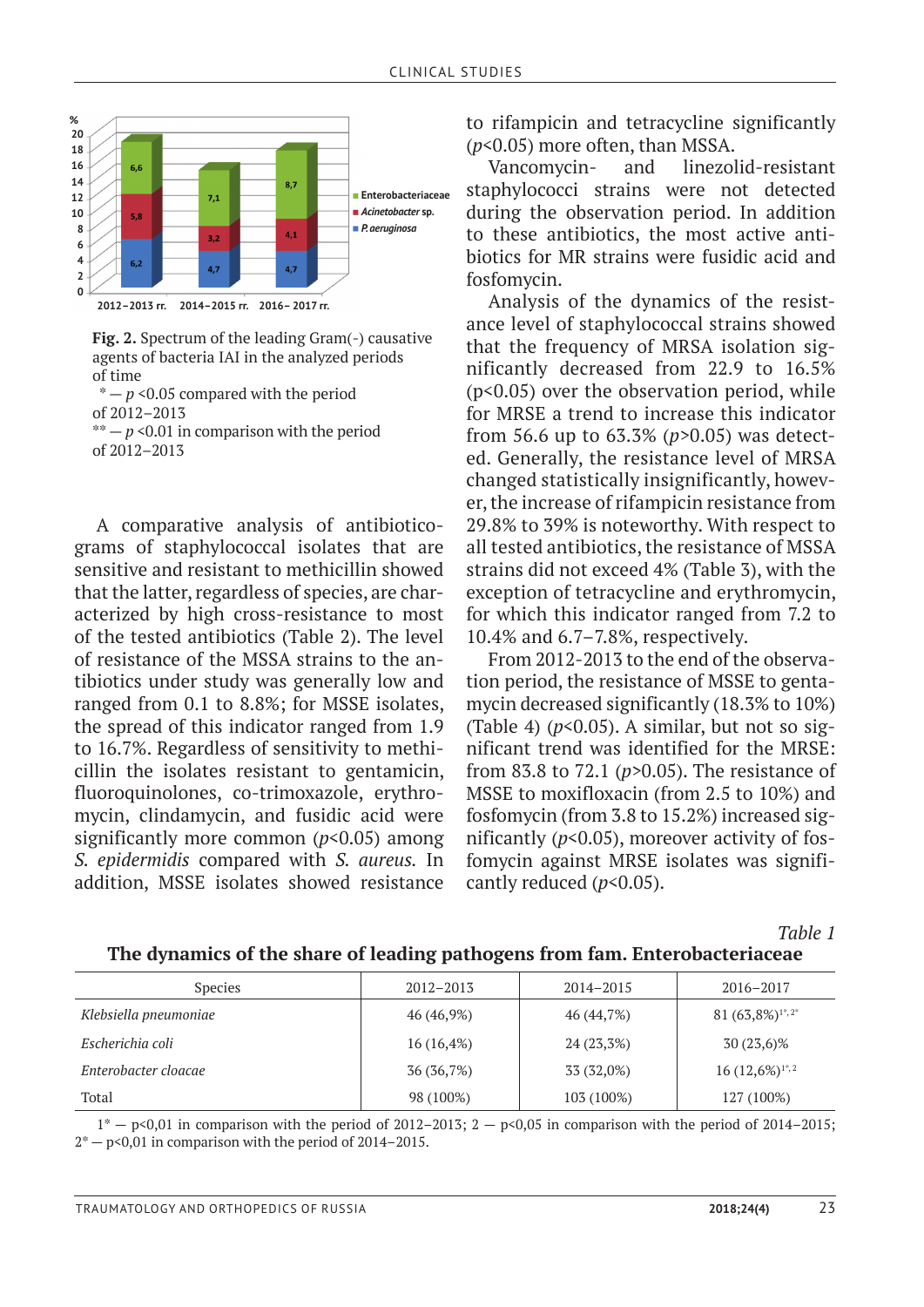#### *Table 2*

*Table 3*

| Antimicrobial agent | $MSSA, n = 1102$ | $MRSA, n = 283$ | $MSSE$ , $n = 341$ | MRSE, $n = 507$ |
|---------------------|------------------|-----------------|--------------------|-----------------|
| Cefoxitin           | 0                | 100             | $\boldsymbol{0}$   | 100             |
| Oxacilline          | $\boldsymbol{0}$ | 100             | $\boldsymbol{0}$   | 100             |
| Gentamycine         | 2.5              | $74.1^{s*}$     | 15.7 <sup>a</sup>  | $77 s*$         |
| Moxifloxacin        | 1.1              | $81.1^{s*}$     | 5.8 <sup>a</sup>   | $44^{s*.a*}$    |
| Levofloxacin        | 1.6              | $80.0 s*$       | 16.7 <sup>a</sup>  | 59.3 s*.a       |
| Ciprofloxacin       | 2.6              | $86.9 s*$       | 10.3 <sup>a</sup>  | $61.2$ s*.a*    |
| Co-trimoxazole      | 0.0              | $5.0^{s*}$      | $14^{a*}$          | 39.1 s*.a*      |
| Rifampicin          | 2.5              | $31.9s*$        | 4.2                | $19.2$ s*.a*    |
| Tetracycline        | 8.8              | $45.0 s*$       | 12.5               | $35.7$ s*.a     |
| Erythromycin        | 6.4              | $50.0 s*$       | $35^{a*}$          | $62.5$ s*.a*    |
| Clindamycin         | 2.0              | $48.9s*$        | $5.2^{a*}$         | $29.3$ s*.a*    |
| Fusidic acid        | 0.0              | 0.0             | 1.9 <sup>a</sup>   | $15$ s.a*       |
| Fosfomicin          | 0.1              | $10.5s*$        | 11.5               | 11.6            |
| Linezolid           | 0.0              | 0.0             | $\boldsymbol{0}$   | $\mathbf 0$     |
| Vancomycin          | $0.0\,$          | 0.0             | $\mathbf{0}$       | $\mathbf 0$     |

# **Level of resistance of** *S. aureus* **and** *S. epidermidis* **depending on their sensitivity to methicillin**

 $s - p \le 0.05$  compared with methicillin-sensitive (MS) strains of this species;  $s^* - p \le 0.01$  compared with methicillinsensitive (MS) strains of this species; a — p<0,05 compared with *S. aureus*; a\* — p<0,01 compared with *S. aureus.*

| Luvie ə                                                                           |
|-----------------------------------------------------------------------------------|
| Dynamics of the resistance level of S. <i>aureus</i> depending on the sensitivity |
|                                                                                   |
|                                                                                   |
|                                                                                   |

| Antimicrobial<br>agent |                              | <b>MSSA</b>                  |                              | <b>MRSA</b>                  |                              |                             |  |
|------------------------|------------------------------|------------------------------|------------------------------|------------------------------|------------------------------|-----------------------------|--|
|                        | $2012 - 2013$ ,<br>$n = 390$ | $2014 - 2015$ ,<br>$n = 374$ | $2016 - 2017$ ,<br>$n = 338$ | $2012 - 2013$ ,<br>$n = 116$ | $2014 - 2015$ ,<br>$n = 100$ | $2016 - 2017$ ,<br>$n = 67$ |  |
| Gentamycine            | 1.5                          | 3.2                          | 3                            | 77.6                         | 75.8                         | 65.7                        |  |
| Co-trimoxazole         | $\Omega$                     | $\Omega$                     | $\Omega$                     | 5.4                          | 6.1                          | 3                           |  |
| Tetracycline           | 7.2                          | 9.1                          | 10.4                         | 45.1                         | 41                           | 50.7                        |  |
| Erythromycin           | 6.7                          | 4.8                          | 7.8                          | 48.2                         | 49.5                         | 53.7                        |  |
| Clindamycin            | 0.8                          | 1.8                          | 3.6                          | 51.4                         | 47.4                         | 47                          |  |
| Ciprofloxacin          | 3.3                          | 1.9                          | 2.7                          | 87.5                         | 87.6                         | 84.8                        |  |
| Moxifloxacin           | $\mathbf{1}$                 | 0.8                          | 1.5                          | 77.7                         | 85.6                         | 80.3                        |  |
| Levofloxacin           | <b>NA</b>                    | <b>NA</b>                    | 1.6                          | NA.                          | <b>NA</b>                    | 79.1                        |  |
| Fosfomicin             | 0.3                          | $\Omega$                     | $\Omega$                     | 8.3                          | 13.4                         | 9.4                         |  |
| Rifampicin             | 2.6                          | 1.6                          | 3.6                          | 29.8                         | 29.9                         | 39                          |  |
| Fusidic acid           | NA                           | <b>NA</b>                    | $\overline{0}$               | <b>NA</b>                    | <b>NA</b>                    | $\mathbf{0}$                |  |

NA — no data available.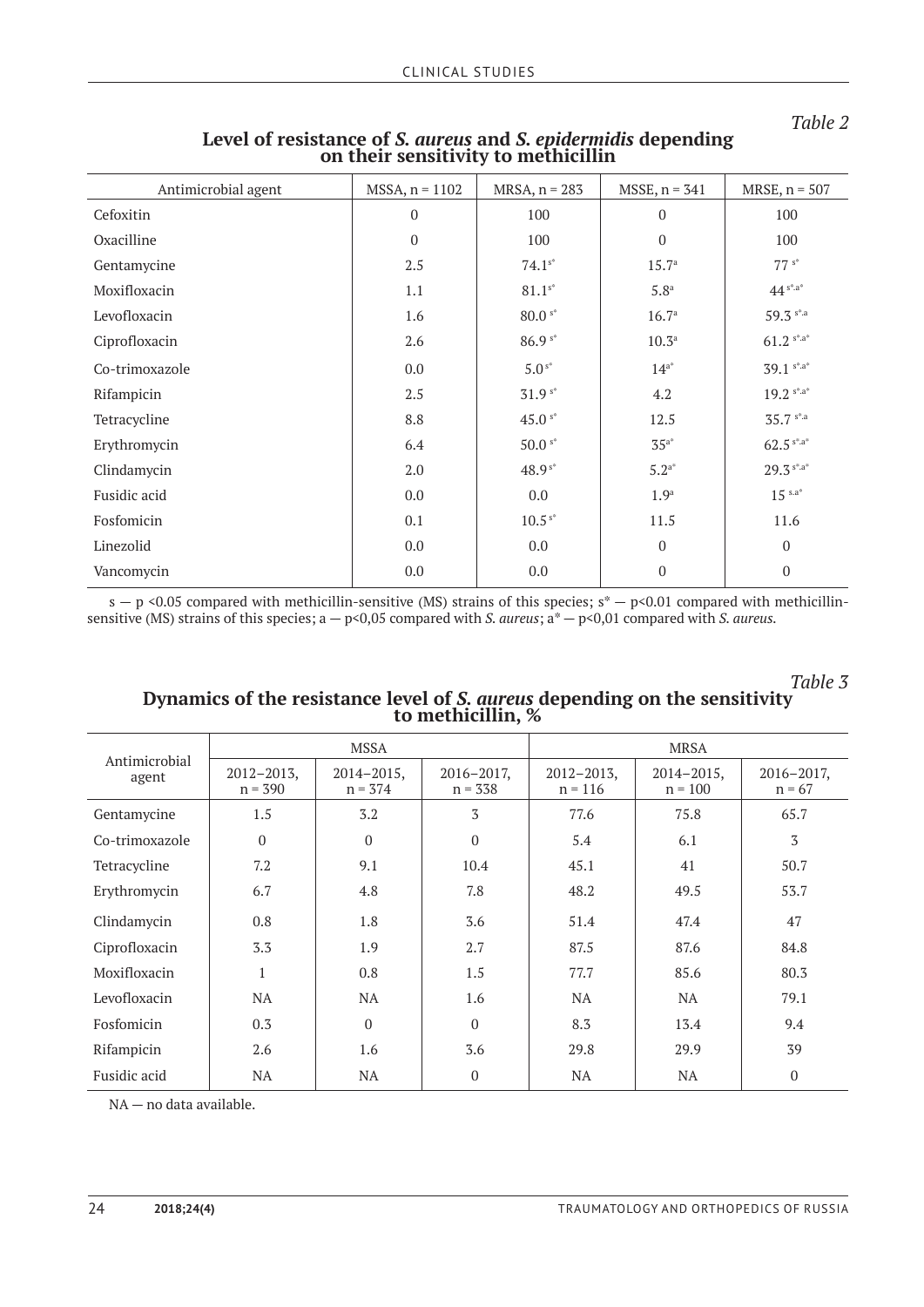|--|

|                     |                              | <b>MSSE</b>                  |                              | <b>MRSE</b>                  |                              |                              |  |
|---------------------|------------------------------|------------------------------|------------------------------|------------------------------|------------------------------|------------------------------|--|
| Antimicrobial agent | $2012 - 2013$ ,<br>$n = 114$ | $2014 - 2015$ ,<br>$n = 114$ | $2016 - 2017$ ,<br>$n = 113$ | $2012 - 2013$ ,<br>$n = 148$ | $2014 - 2015$ ,<br>$n = 164$ | $2016 - 2017$ ,<br>$n = 195$ |  |
| Gentamycine         | 18.3                         | 18.3                         | $10*$                        | 83.8                         | 76.4                         | 72.1                         |  |
| Co-trimoxazole      | 17.6                         | 11                           | 13                           | 41.4                         | 37                           | 39.1                         |  |
| Tetracycline        | 18.2                         | 8.9                          | 9.9                          | 38.8                         | 34.6                         | 34.2                         |  |
| Erythromycin        | 33.3                         | 34                           | 38                           | 61.1                         | 61.1                         | 64.9                         |  |
| Clindamycin         | 4.6                          | 3.9                          | 7                            | 29.7                         | 24.4                         | 33.2                         |  |
| Ciprofloxacin       | 10.9                         | 6.9                          | 13                           | 60.7                         | 57.7                         | 64.6                         |  |
| Moxifloxacin        | 2.8                          | 5                            | $10*$                        | 38.5                         | 47                           | 45.6                         |  |
| Levofloxacin        | NA.                          | <b>NA</b>                    | 16.7                         | NA.                          | <b>NA</b>                    | 60                           |  |
| Fosfomicin          | 3.8                          | $17.8*$                      | $15.2*$                      | 5.7                          | $15.5*$                      | $12.9*$                      |  |
| Rifampicin          | 4.6                          | 3.9                          | $\overline{4}$               | 23.5                         | 18.6                         | 16.3                         |  |
| Fusidic acid        | <b>NA</b>                    | NA.                          | 1.9                          | <b>NA</b>                    | <b>NA</b>                    | 14.5                         |  |

## **Dynamics of the resistance level of (%)** *S. epidermidis* **depending on the sensitivity to methicillin**

 $* - p < 0.05$  compared with the period 2012–2013; NA  $-$  no data available.

All the *E. faecalis* strains (n = 102) isolated during the observation period were sensitive to ampicillin, imipenem, linezolid, and tigecycline. In the period 2016–2017, only one vancomycin-resistant *E. faecalis* strain was isolated. Additional testing showed that the MIC of vancomycin for this strain was more than 256 μg/ml. There was a statistically insignificant increase in resistance to co-trimoxazole from 32.4% to 51.7% and a decrease in resistance to ciprofloxacin from 64.5% to 49.2%.

The most active antibiotic against representatives of non-fermenting bacteria was colistin. All isolates of *P. aeruginosa* and Acinetobacter sp., included in the study, were sensitive to this antibiotic. Negative growth dynamics of the resistance of *P. aeruginosa* strains to all tested antibiotics was detected with the exception of colistin (Fig. 3).



**Fig. 3.** The dynamics of the level of resistance *P. aeruginosa*  $1 - p < 0.05$  in comparison with the period 2012–2013  $1^* - p \leq 0.01$  in comparison with the period 2012–2013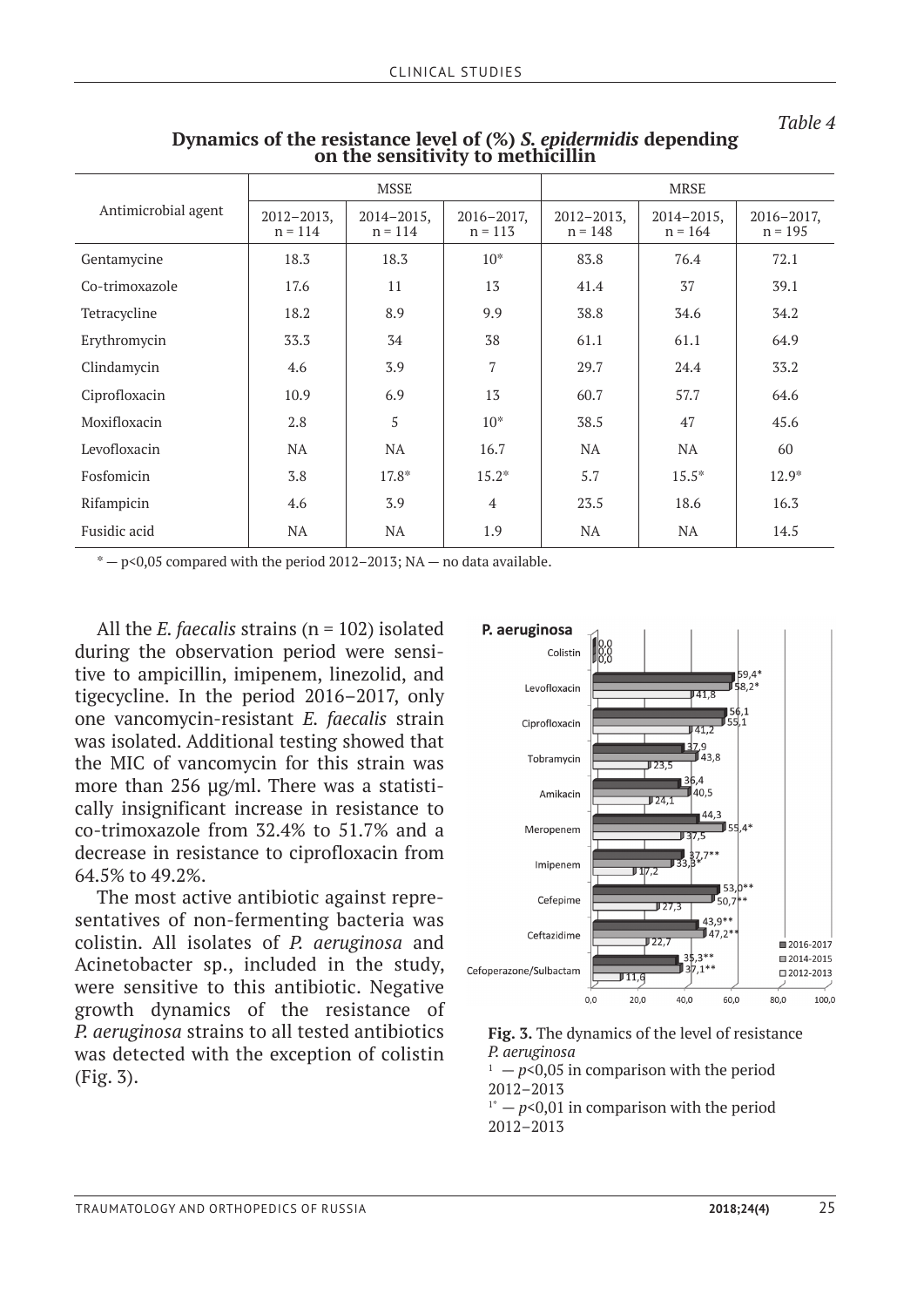An increase in the proportion of resistant isolates to cephalosporins of 3–4 generations, imipenem, meropenem, levofloxacin was statistically significant (*p*<0.05). By the end of the study, about 63–65% of *P. aureginosa* strains remained sensitive to cefoperazone/sulbactam, imipenem, amikacin and tobramycin, 56–57% to ceftazidime, meropenem, and only about 40–45% to fluoroquinolones and cefipime.

The most active antibiotic (after colistin) against strains of *Acinetobacter* sp. was cefoperazone/sulbactam. However, resistance to cefoperazone/sulbactam significantly increased  $(p<0.05)$  compared with  $2012-2013$ and 2014–2015, and amounted to 55.9%. A similar dynamics was detected for resistance to amikacin, which had reached 86.2% by the end of the study. In general, representatives o*f Acinetobacter sp.* showed greater resistance to tested antibiotics compared to *P. aeruginosa.* Cefoperazone/sulbactam and tobramycin were active against 45–50% isolates of *Acinetobacter sp.* Less than 30% of the strains were sensitive to co-trimoxazole, meropenem, less than 20% were sensitive to fluoroquinolones and amikacin (Fig. 4).



Analysis of the dynamics of intraspecific resistance of representatives of fam. Enterobacteriaceae showed that the main problem is *K. pneumoniae* isolates, whose resistance significantly (*p*<0.01) increased even to reserve antibiotics: to cefoperazone/sulbactam from 30.4 to 54.1%, to imipenem from 6.5 to 29.6%, to Meropenem from 4.3 to 27.2% (Table 5). More than 90% of isolates isolated at the end of the observation period were resistant to ampicillin/sulbactam, fluoroquinolones, cotrimoxazole and tobramycin. Fosfomycin and colistin, sensitivity to which was additionally determined in 2017, showed activity against 63.3% (19 of 30) and 80% (16 of 20) of *K. pneumoniae* strains, respectively. At the same time, the proportion of amikacin-resistant strains decreased insignificantly from 51.1 to 35.5%. A similar trend was detected for *E. coli,* and all 16 *E. cloacae* isolates isolated in 2016–2017 were sensitive to this antibiotic.

A decrease in the activity of unprotected cephalosporins included in the study was founded with respect to *E. coli,* especially for cefepime (from 72.5 to 38.5%, *p*<0.05). By the end of the study period, carbapenems, cefoperazone/sulbactam and amikacin were most active against *E. coli* and *E. cloacae.* From 2017, the minimum inhibitory concentration of fosfomycin was determined for all multiresistant strains of enterobacteria (E-test, Oxoid, UK). According to the results of this study, 11 out of 30 (36.7%) K. pneumoniae isolates showed resistance to fosfomycin. All 5 strains of tested *E. cloacae* were sensitive to this antibiotic.



of *Acinetobacter* sp.<br><sup>1</sup> — *p*<0,05 in comparison with the period 2012–2013<br><sup>2</sup> — *p*<0,05 in comparison with the period 2014–2015

- 
- <sup>1\*</sup>  $p$ <0,01 in comparison with the period 2012–2013<br><sup>2\*</sup>  $p$ <0,01 in comparison with the period 2014–2015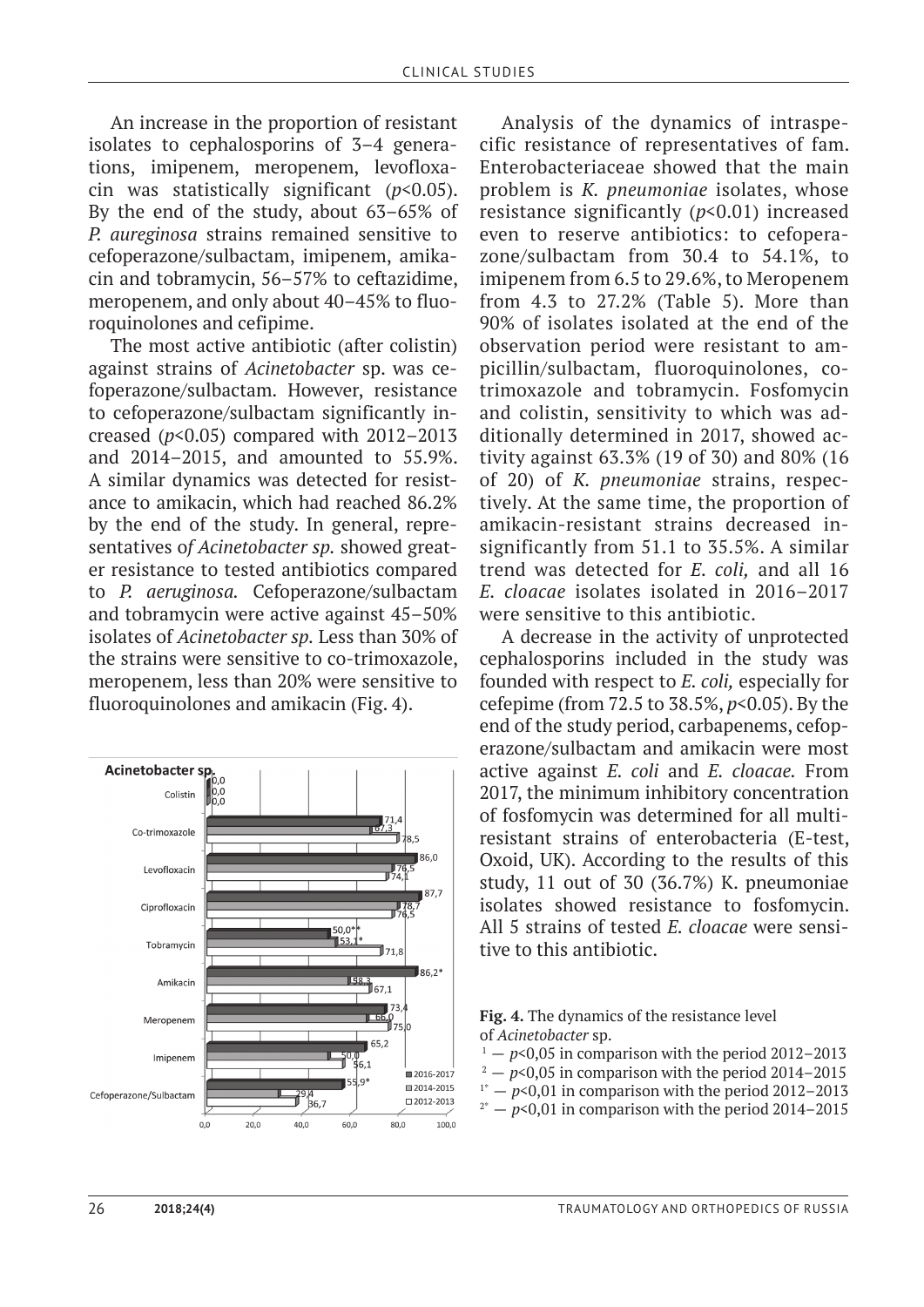|                        | Escherichia coli              |                              |                                          | Klebsiella pneumoniae         |                              |                              | Enterobacter cloacae          |                              |                              |
|------------------------|-------------------------------|------------------------------|------------------------------------------|-------------------------------|------------------------------|------------------------------|-------------------------------|------------------------------|------------------------------|
| Antimicrobial agent    | $2012 -$<br>2013,<br>$n = 16$ | $2014-$<br>2015,<br>$n = 24$ | $2016-$<br>2017,<br>$n = 30$             | $2012 -$<br>2013,<br>$n = 46$ | $2014-$<br>2015,<br>$n = 46$ | $2016-$<br>2017,<br>$n = 81$ | $2012 -$<br>2013,<br>$n = 36$ | $2014-$<br>2015,<br>$n = 33$ | $2016-$<br>2017,<br>$n = 16$ |
| Ampicillin/sulbactam   | 66.7                          | $43.51*$                     | $80.8^{\scriptscriptstyle{\mathrm{2}}*}$ | 95.5                          | 81.8                         | 95.7                         | 72.7                          | 83.9                         | 87.5                         |
| Cefoperazone/sulbactam | 0.0                           | 4.2                          | 3.6                                      | 30.4                          | 50.0                         | $54.11*$                     | 28.1                          | 15.2                         | 12.5                         |
| Ceftazidime            | 43.8                          | 37.5                         | 61.5                                     | 88.9                          | 79.5                         | 86.1                         | 60.0                          | 71.0                         | 62.5                         |
| Ceftriaxone            | 46.7                          | 34.8                         | 61.5                                     | 90.9                          | 81.8                         | 85.5                         | 61.8                          | 71.0                         | 62.5                         |
| Cefepime               | 37.5                          | 33.3                         | $61.5^2$                                 | 91.1                          | 79.5                         | 84.7                         | 50.0                          | 71.0                         | 56.3                         |
| Imipenem               | 0.0                           | 0.0                          | 0.0                                      | 6.5                           | 21.7 <sup>1</sup>            | $29.61*$                     | 2.9                           | 0.0                          | 6.3                          |
| Meropenem              | 0.0                           | 4.2                          | 0.0                                      | 4.3                           | 21.7 <sup>1</sup>            | $27.21*$                     | 2.9                           | 0.0                          | $0.0\,$                      |
| Ertapenem              | NA                            | <b>NA</b>                    | 0.0                                      | NA                            | <b>NA</b>                    | 46.9                         | <b>NA</b>                     | NA                           | 0.0                          |
| Amikacin               | 6.3                           | 16.7                         | 3.3                                      | 51.1                          | 37.0                         | 35.5                         | 33.3                          | 29.0                         | $0.01^{*.2}$                 |
| Tobramycin             | 33.3                          | 37.5                         | 53.6                                     | 89.1                          | 77.3                         | 91.3 <sup>2</sup>            | 47.1                          | 74.2                         | 56.3                         |
| Ciprofloxacin          | 43.8                          | 41.7                         | 69.2                                     | 87.0                          | 73.9                         | 93.12                        | 37.1                          | $61.3^{1}$                   | 37.5                         |
| Moxifloxacin           | 46.7                          | 39.1                         | 75.02                                    | 91.1                          | 75.6                         | $92.8^{1.2*}$                | 43.8                          | 62.5                         | 37.5                         |
| Co-trimoxazole         | 37.5                          | 33.3                         | 53.8                                     | 75.6                          | $63.61*$                     | $91.81^{*.2*}$               | 52.8                          | 60.0                         | 40.0                         |

### **The dynamics of the resistance level (%) of representatives of fam. Enterobacteriaceae**

 $1-p<0.05$  in comparison with the period 2012–2013;  $2-p<0.05$  in comparison with the period 2014–2015;  $1^*-p<0.01$ in comparison with the period  $2012-2015$ ;  $2^* - p \le 0.01$  in comparison with the period  $2014-2015$ ; NA — no data available.

#### **Discussion**

The study revealed several trends in the dynamics of the spectrum of leading pathogens and their antibiotic resistance. In the etiological structure of orthopedic infections, the proportion of *S. aureus* decreased in comparison with earlier periods of observation. In 2010– 2012, the share of this species was 33.1%, 23.9% of them were MRSA strains [8], whereas in this study in the period 2016–2017 these indicators were respectively — 28.6 and 16.5%. At the same time, insignificant fluctuations or preservation of the level of MRSA resistance to the studied antibiotics were founded. The obtained results are consistent with the changes in the epidemiology of MRSA not only in Russia [16], but also in Europe and North America [17]. An increase in the frequency of

*S. epidermidis* isolation from patients with orthopedic infection was revealed at the same time with a decrease in the etiological role of *S. aureus.* In 2010–2012, *S. epidermidis* was isolated in 16.8% of cases of implant-associated infection [8], and by 2016–2017 this measure reached 22.5%, while the share of MRSE was 56.6 and 63.3% respectively. Similar data were obtained in the study of Triffault-Fillit C with co-authors (2018). In an investigation of the etiology of 567 cases of PIP, they revealed that among staphylococci the frequencies of MRSA and MRSE were16.1% and 59.1% respectively [10]. Regardless of the sensitivity of staphylococcal strains to methicillin, *S. epidermidis* isolates were significantly more often resistant to most of the antibiotics studied. The vancomycin and linezolid retain high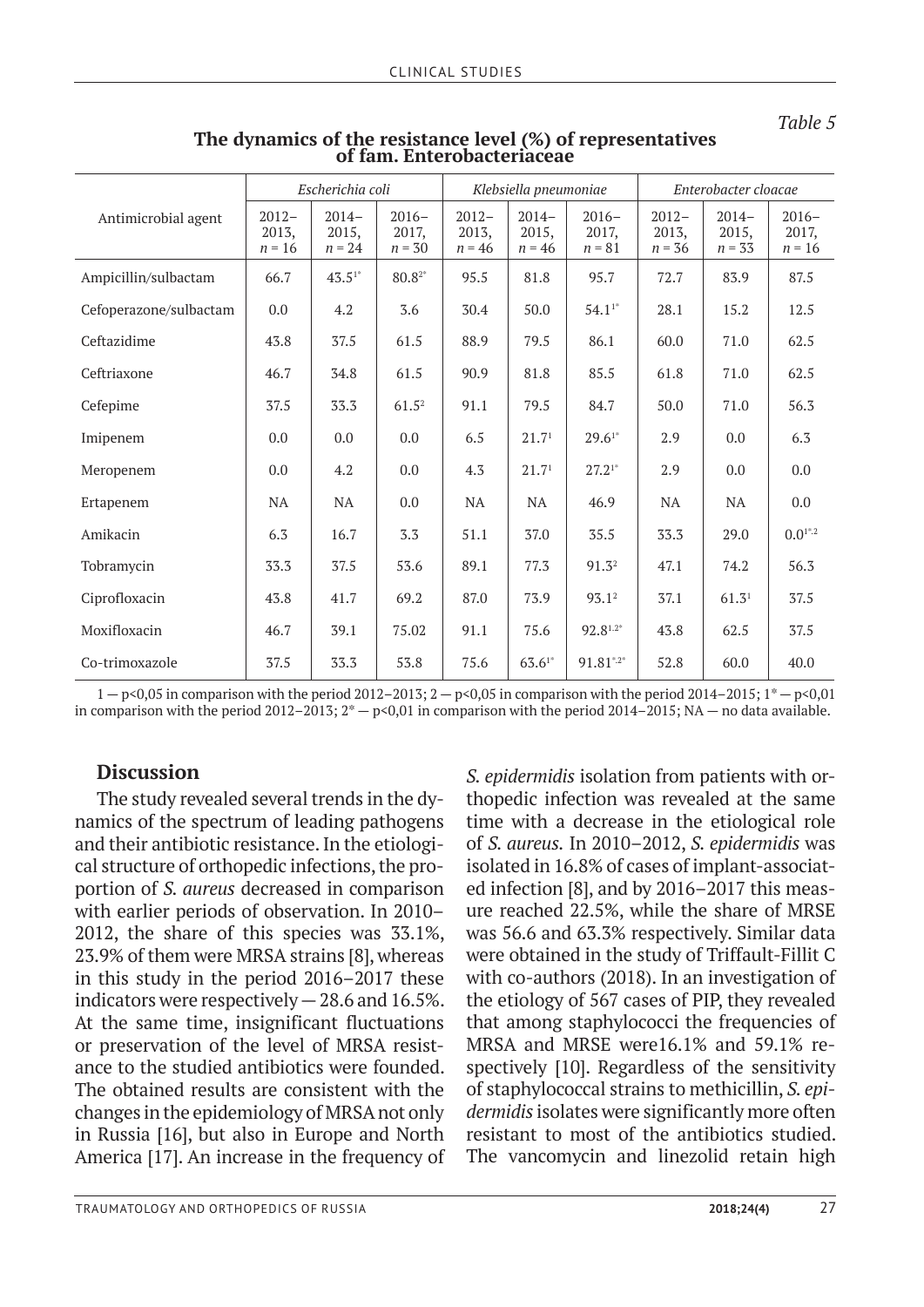activity against staphylococci (no resistant strains). Also the high activity of fusidic acid and fosfomycin was founded. With respect to *E. faecalis*, vancomycin, linezolid, imipenem, and tigecycline remain highly active. However, it is alarming to isolate the first vancomycinresistant strain in our hospital.

Despite the fact that the most frequent causative agents of nosocomial infections in Russia are representatives of fam. Enterobacteriaceae, *P. aeruginosa* and *Acinetobacter* sp., which account for 43.1, 19.6 and 14.4% of all isolated bacterial pathogens of nosocomial infections [18, 19, 20], their participation in the etiology of orthopedic implant-associated infections does not exceed as a whole 10–35% according to the data of various authors, [9, 10, 21, 22]. In this study, a decrease in the frequency of isolation of Acinetobacter sp. by 29.3% (*p*<0.05) and P. aeruginosa by 24.2% (*p*>0.05) was shown by 2016-2017 compared with the initial period of the study (2012-2013). In this case, the share of fam. Enterobacteriaceae as a whole increased by 31.8% (*p*>0.05) by increasing the frequency of isolation of K. pneumoniae (*p*<0.01). In Western European countries, a significant increase in the number of cases of periprosthetic infection ( $p = 0.024$ ) caused by aerobic Gram (-) rods is also noted: from 25% in 2003–2004. to 33.3% in 2011–2012 and reducing  $(p<0.02)$  the proportion of Gram  $(+)$ cocci from 80.3% to 74.3% [9].

In our opinion, this is an extremely dangerous tendency, since, despite the fact that Gram (-) bacteria share 17% in the etiological structure of IAI, the results of the analysis of the dynamics of antibiotic resistance indicate the growing resistance of *K. pneumoniae* and non-fermentative pathogens to most of the tested drugs. The most clinically significant problem is the resistance of Gram (-) causative agents of IAI to current cephalosporins, carbapenems and fluoroquinolones. At present, the strains of *P. aeruginosa, Acinetobacter* sp.,

and *K. pneumoniae* resistant to carbapenems are becoming an acute problem in the treatment of infectious diseases due to high mortality [18, 20, 23, 24]. Few existing publications indicate a significant decrease in the effectiveness of treatment of orthopedic IAI caused not only by carbapenemresistant strains, but also Gram (-) bacteria in general [17, 25, 26].

A contemporary view the list of antibiotics with activity against bacteria in the composition of biofilms is limited to rifampicin (staphylococcal IAI), fluoroquinolones (Gram (-) pathogens) and fosfomycin, that highly active against enterococci [27]. In this regard, pathogens resistant to these antibiotics are referred to as the so-called difficultto-treat DTT (Difficult-To-Treat) pathogens. Among all strains included in our study, 8.5% (112/1310) of *S. aureus* strains and 13.5% (109/810) *S. epidermidis* were resistant to rifampicin; 50% (110/220) *P. aeruginosa,*  78.9% (112/142) *Acinetobacter sp.* and 81.5% (141/173) *K. pneumoniae* were resistant to ciprofloxacin. Moreover, in 2016-2017, about 85–90% of isolates of *Acinetobacter sp.*, *K. pneumoniae* and *E. coli* showed resistance to fluoroquinolones. The colistin demonstrated the highest activity against Gram (-) bacteria among all the tested antibiotics. All isolates of *P. aeruginosa* and *Acinetobacter sp.* and 80% of *K. pneumoniae* strains were sensitive to this antibiotic. However, the prolongation of the course of antibiotic therapy (at least 4–6 weeks after release from the hospital) at the outpatient stage is almost impossible due to the high cost and the lack of an oral form of colistin, as well as carbapenems. Therefore the isolation of Gram (-) pathogens extremely unfavorable prognostic sign in the treatment of orthopedic IAI.

According to existing recommendations, the main risk factors for isolating multiresistant pathogens, regardless of the source of infection, are elderly age (over 65 years), comorbidity (including multiple), courses of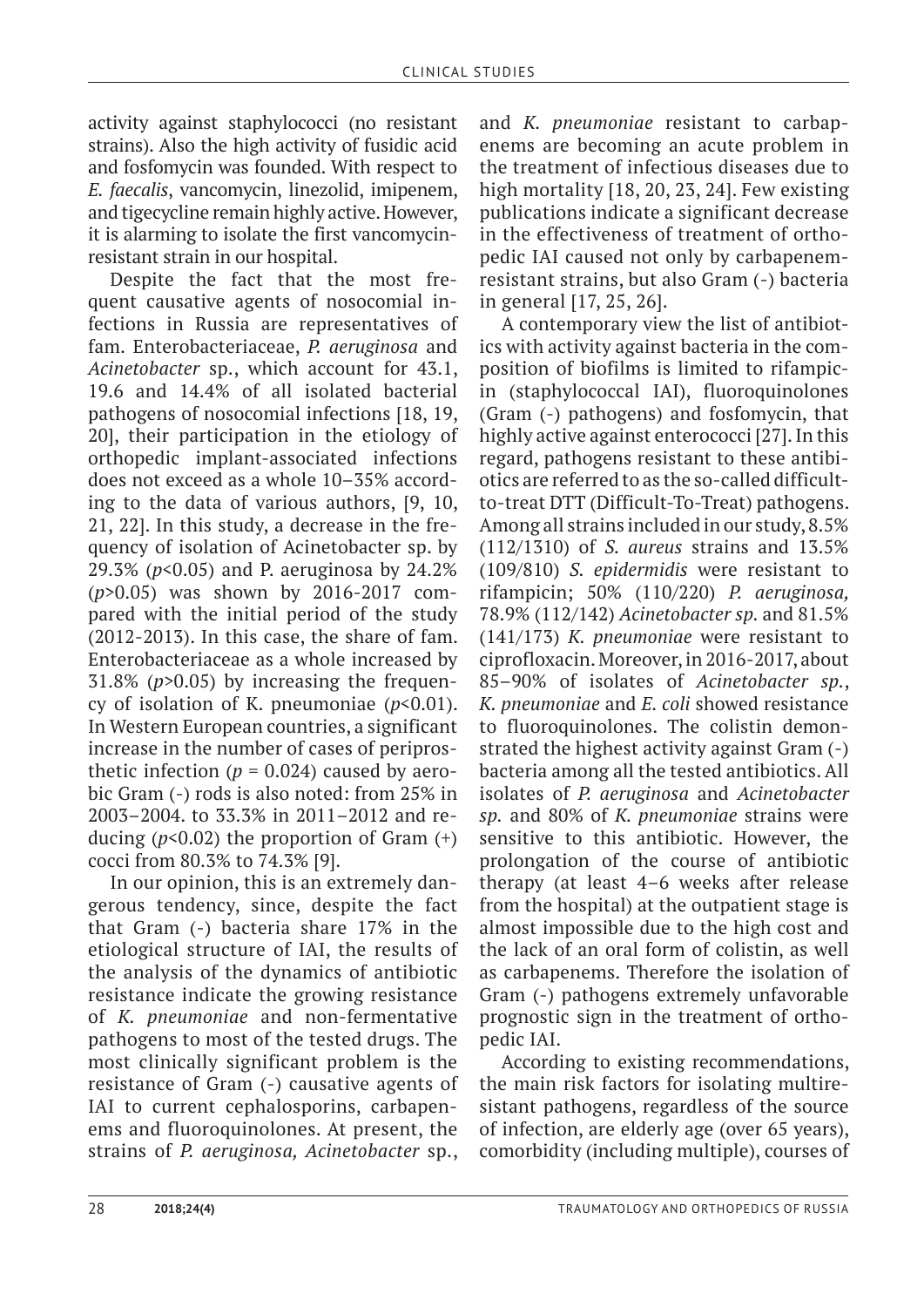antibiotic therapy (in the previous 90 days) and previous hospitalizations in history [28]. In our opinion, for patients with IAI, risk factors are also a long period of infection with repeated attempts of conservative antibiotic therapy and previously performed non-radical surgical interventions with preservation of an infected implant [29]. However, this assumption requires further investigation.

#### **Conclusion**

Thus, the obtained results indicate an increase in the role of S. epidermidis and *K. pneumoniae* in the etiology of orthopedic infection. The detected increase in the resistance of microbial pathogens to the most of used antibiotics should be considered when it is necessary to prescribe antibiotic therapy before obtaining the results of bacterial studies. With respect to gram-positive pathogens, there remains a high activity of vancomycin, linezolid, fosfomycin, which can be used for empirical therapy of patients with IAI.

The extremely high frequency of resistance of Gram-negative bacteria to modern cephalosporins and fluoroquinolones eliminates the possibility of their empirical use, which requires maintaining carbapenems in starting treatment regimens. In addition, high resistance to fluoroquinolones significantly limits the possibilities of prolonged oral antibiotic therapy in patients with periprosthetic infection and chronic osteomyelitis, which must be considered when choosing the tactics of surgical treatment.

#### **References**

- 1. Del Pozo J.L., Patel R. Clinical practice. Infection associated with prosthetic joints. *N Engl J Med.* 2009;361(8):787- 794. DOI: 10.1056/NEJMcp0905029.
- 2. Johnson E.N., Burns T.C., Hayda R.A., Hospenthal D.R., Murray C.K. Infectious complications of open type III tibial fractures among combat casualties. *Clin Infect Dis.*  2007;45(4):409-415. DOI: 10.1086/520029.
- 3. Lima A.L., Oliveira P.R., Paula A.P. Acinetobacter infection. *N Engl J Med.* 2008;358(26):2846.
- 4. Day J.S., Lau E., Ong K.L., Williams G.R., Ramsey M.L., Kurtz S.M. Prevalence and projections of total shoulder and elbow arthroplasty in the United States to 2015. *J Shoulder Elbow Surg.* 2010;19(8):1115-1120. DOI: 10.1016/j.jse.2010.02.009.
- 5. Peel T.N., Dowsey M.M., Daffy J.R., Stanley P.A., Choong P.F., Buising K.L. Risk factors for prosthetic hip and knee infections according to arthroplasty site. *J Hosp Infect.* 2011;79:129-133. DOI: 10.1016/j.jhin.2011.06.001.
- 6. Bozic K.J., Lau E., Kurtz S., Ong K., Rubash H., Vail T.P., Berry D.J. Patient-related risk factors for periprosthetic joint infection and postoperative mortality following total hip arthroplasty in Medicare patients. *J Bone Joint Surg Am.* 2012;94(9):794-800. DOI: 10.2106/JBJS.K.00072.
- 7. Tikhilov R.M., Shubnyakov I.I., Kovalenko A.N., Totoyev Z.A., Lyu B., Bilyk S.S. [The structure of early revisions after hip replacement]. *Travmatologiya i ortopediya Rossii* [Traumatology and Orthopedics of Russia]. 2014;(2):5-13. (In Russ.). DOI: 10.21823/2311-2905-2014-0-2-5-13.
- 8. Bozhkova S.A., Tikhilov R.M., Krasnova M.V., Rukina A.N. [Orthopedic implant-associated infection: the main etiological agents, local resistance and antimicrobial therapy recommendations]. *Travmatologiya i ortopediya Rossii*  [Traumatology and Orthopedics of Russia] 2013;(4): 5-15. (In Russ.). DOI: 10.21823/2311-2905-2013-4-5-15.
- 9. Benito N., Franco M., Ribera A., Soriano A., Rodriguez-Pardo D., Sorlí L. et al. Time trends in the aetiology of prosthetic joint infections: a multicentre cohort study. *Clin Microbiol Infect.* 2016;22(8):732.e1–8. DOI: 10.1016/j.cmi.2016.05.004.
- 10. Triffault-Fillit C., Ferry T., Laurent F., Pradat P., Dupieux C., Conrad A. et al. Microbiologic epidemiology depending on time to occurrence of prosthetic joint infection: a prospective cohort study. *Clin Microbiol Infect.* 2018 May 25; pii:S1198-743X(18)30411-7. DOI: 10.1016/j.cmi.2018.04.035.
- 11. del Pozo J.L., Patel R. The challenge of treating biofilmassociated bacterial infection. *Clin Pharmacol Ther.*  2007;82(2):204-209. DOI: 10.1038/sj.clpt.6100247.
- 12. Aboltins C.A., Dowsey M.M., Buising K.L., Peel T.N., Daffy J.R., Choong P.F., Stanley P.A. Gram-negative prosthetic joint infection treated with debridement, prosthesis retention and antibiotic regimens including a fluoroquinolone. *Clin Microbiol Infect.* 2011;17(6): 862-867. DOI: 10.1111/j.1469-0691.2010.03361.x.
- 13. Hsieh P.H., Lee M.S., Hsu K.Y., Chang Y.H., Shih H.N., Ueng S.W. Gram-negative prosthetic joint infections: risk factors and outcome of treatment. *Clin Infect Dis.*  2009;49(7):1036-1043. DOI: 10.1086/605593.
- 14. Zmistowski B., Fedorka C.J., Sheehan E., Deirmengian G., Austin M.S., Parvizi J. Prosthetic joint infection caused by Gram-negative organisms. *J Arthroplasty.* 2011;(6 Suppl):104-108. DOI: 10.1016/j.arth.2011.03.044.
- 15. Martinez-Pastor J.C., Munoz-Mahamud E., Vilchez F., Garcia-Ramiro S., Bori G., Sierra J. et al. Outcome of acute prosthetic joint infections due to Gram-negative

Traumatology and orthopedics of Russia **2018;24(4)** 29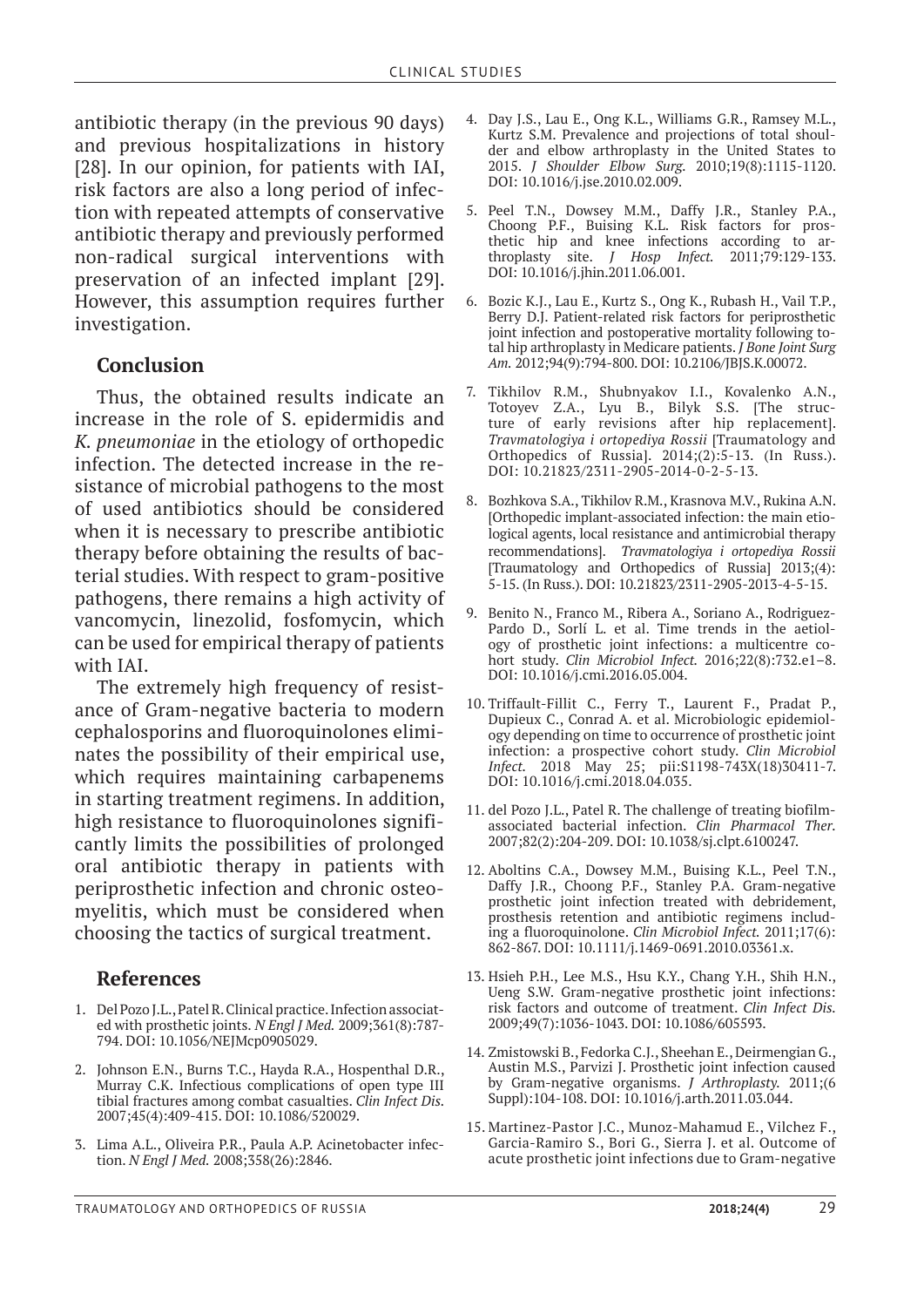bacilli treated with open debridement and retention of the prosthesis. *Antimicrob Agents Chemother.* 2009;53(11):4772-4777. DOI: 10.1128/AAC.00188-09.

- 16. Romanov А.V., Dekhnich А.V., Sukhorukova М.V., Skleenova Е.Yu., Ivanchik N.V., Edelstein М.V., Kozlov R.S. and the "MARATHON" Study Group. [Antimicrobial resistance of nosocomial Staphylococcus aureus isolates in Russia: results of multicenter epidemiological study "MARATHON" 2013-2014]. *Klinicheskaya mikrobiologiya i antimikrobnaya khimioterapiya* [Clinical Microbiology and Antimicrobial Chemotherapy]. 2017;19(1):57-62. (In Russ.).
- 17. Olearoa F., Albrichb W.C., Vernaza N., Harbartha S., Kronenbergc A. and the Swiss Centre for Antibiotic resistance (ANRESIS). Staphylococcus aureus and methicillin resistance in Switzerland: regional differences and trends from 2004 to 2014. *Swiss Med Wkly.* 2016;146:w14339. DOI: 10.4414/smw.2016.14339.
- 18. Sukhorukova M.V., Edelstein M.V., Skleenova E.Yu., Ivanchik N.V., Mikotina A.V., Dekhnich A.V., Kozlov R.S., and the "MARATHON" study group. [Antimicrobial resistance of nosocomial *Enterobacteriaceae* isolates in Russia: results of multicenter epidemiological study "MARATHON" 2013-2014]. *Klinicheskaya mikrobiologiya i antimikrobnaya khimioterapiya* [Clinical Microbiology and Antimicrobial Chemotherapy]. 2017;19(1):49-56. (In Russ.).
- 19. Edelstein M.V., Sukhorukova M.V., Skleenova E.Yu., Ivanchik N.V., Mikotina A.V., Sheck E.A., Dekhnich A.V., Azizov I.S., Kozlov R.S. and the "MARATHON" study group. [Antimicrobial resistance of nosocomial *Pseudomonas aeruginosa* isolates in Russia: results of multicenter epidemiological study "MARATHON" 2013-2014]. *Klinicheskaya mikrobiologiya i antimikrobnaya khimioterapiya* [Clinical Microbiology and Antimicrobial Chemotherapy]. 2017;19(1):37-41. (In Russ.).
- 20. Sukhorukova M.V., Edelstein M.V., Skleenova E.Yu., Ivanchik N.V., Shek E.A., Dekhnich A.V., Kozlov R.S. and the "MARATHON" study group. [Antimicrobial resistance of nosocomial Acinetobacter spp. isolates in Russia: results of multicenter epidemiological study "MARATHON" 2013-2014]. *Klinicheskaya mikrobiologiya i antimikrobnaya khimioterapiya* [Clinical Microbiology and Antimicrobial Chemotherapy]. 2017;19(1):42-48. (In Russ.).
- 21. Terekhova R.P., Mitish V.A., Paskhalova Yu.S., Skladan G.E., Prudnikova Blatun S.A., L.A. [Osteomyelitis agents of the long bones and their resistance]. *Rany i*

*ranevye infektsii. Zhurnal im. prof. B.M. Kostyuchenka.* [Wounds and Wound Infections. The Prof. B.M. Kostyuchenok Journal]. 2016;3(2):24-30. (In Russ.). DOI: 10.17650/2408-9613-2016-3-2-24-30.

- 22. Drago L., De Vecchi E., Bortolin M., Zagra L., Romano C.L., Cappelletti L. Epidemiology and antibiotic resistance of late prosthetic knee and hip infections. *J Arthroplasty.* 2017;32(8):2496-2500. DOI: 10.1016/j.arth.2017.03.005.
- 23. Labarca J.A., Salles M.J., Seas C., Guzmán-Blanco M.. Carbapenem resistance in Pseudomonas aeruginosa and Acinetobacter baumannii in the nosocomial setting in Latin America. *Crit Rev Microbiol.* 2016;42(2):276-292. DOI: 10.3109/1040841X.2014.940494.
- 24. Rizek C., Fu L., Dos Santos L.C., Leite G., Ramos J., Rossi F. et al. Characterization of carbapenem-resistant Pseudomonas aeruginosa clinical isolates, carrying multiple genes coding for this antibiotic resistance. *Ann Clin Microbiol Antimicrob.* 2014;13:43. DOI: 10.1186/s12941-014-0043-3.
- 25. Bozhkova S., Tikhilov R., Labutin D., Denisov A., Shubnyakov I., Razorenov V., Artyukh V., Rukina A. Failure of the first step of two-stage revision due to polymicrobial prosthetic joint infection of the hip. *J Orthop Traumatol*. 2016;17(4):369-376. DOI: 10.1007/s10195-016-0417-8.
- 26. De Sanctis J., Teixeira L., van Duin D., Odio C., Hall G., Tomford J.W. et al. Complex prosthetic joint infections due to carbapenemase-producing *Klebsiella pneumoniae*: a unique challenge in the era of untreatable infections. *Int J Infect Dis.* 2014;25:73-78. DOI: 10.1016/j.ijid.2014.01.028.
- 27. Winkler T., Trampuz A., Renz N., Perka C., Bozhkova S.A. [Classification and algorithm of diagnosis and treatment of periprosthetic infection of the hip joint]. *Travmatologiya i ortopediya Rossii* [Traumatology and Orthopedics of Russia]. 2016;(1):33-45. (In Russ.). DOI: 10.21823/2311-2905-2016-0-1-33-45.
- 28. Shubnyakov I.I., Bozhkova S.A., Artyukh V.A., Liventsov V.N., Kochish A.A., Afanas'ev A.V. [Early treatment result in a patient with periprosthetic hip infection]. *Vestnik travmatologii i ortopedii imeni N.N. Priorova* [N.N. Priorov Journal of Traumatology and Orthopedics]. 2017;(4):52- 55. (In Russ.). DOI: 10.32414/0869-8678-2017-4-52-55.
- 29. [Surgical skin and soft tissue infections Russian national guidelines. 2nd revised and expanded edition]. Moscow; 2015. 109 р. (In Russ.). Available from: http://nasci. ru/?id=3392&download=1.

#### INFORMATION ABOUT AUTHORS:

*Svetlana A. Bozhkova —* Dr. Sci. (Med.), head of the Research Department of Prevention and Treatment of Wound Infection and Department of Clinical Pharmacology, Vreden Russian Research Institute of Traumatology and Orthopedics, St. Petersburg, Russian Federation

*Alina R. Kasimova* — clinical pharmacologist, Department of Clinical Pharmacology, Vreden Russian Research Institute of Traumatology and Orthopedics; Assistant, Department of Clinical Pharmacology and Evidence-Based Medicine, Pavlov First Saint Petersburg State Medical University, St. Petersburg, Russian Federation